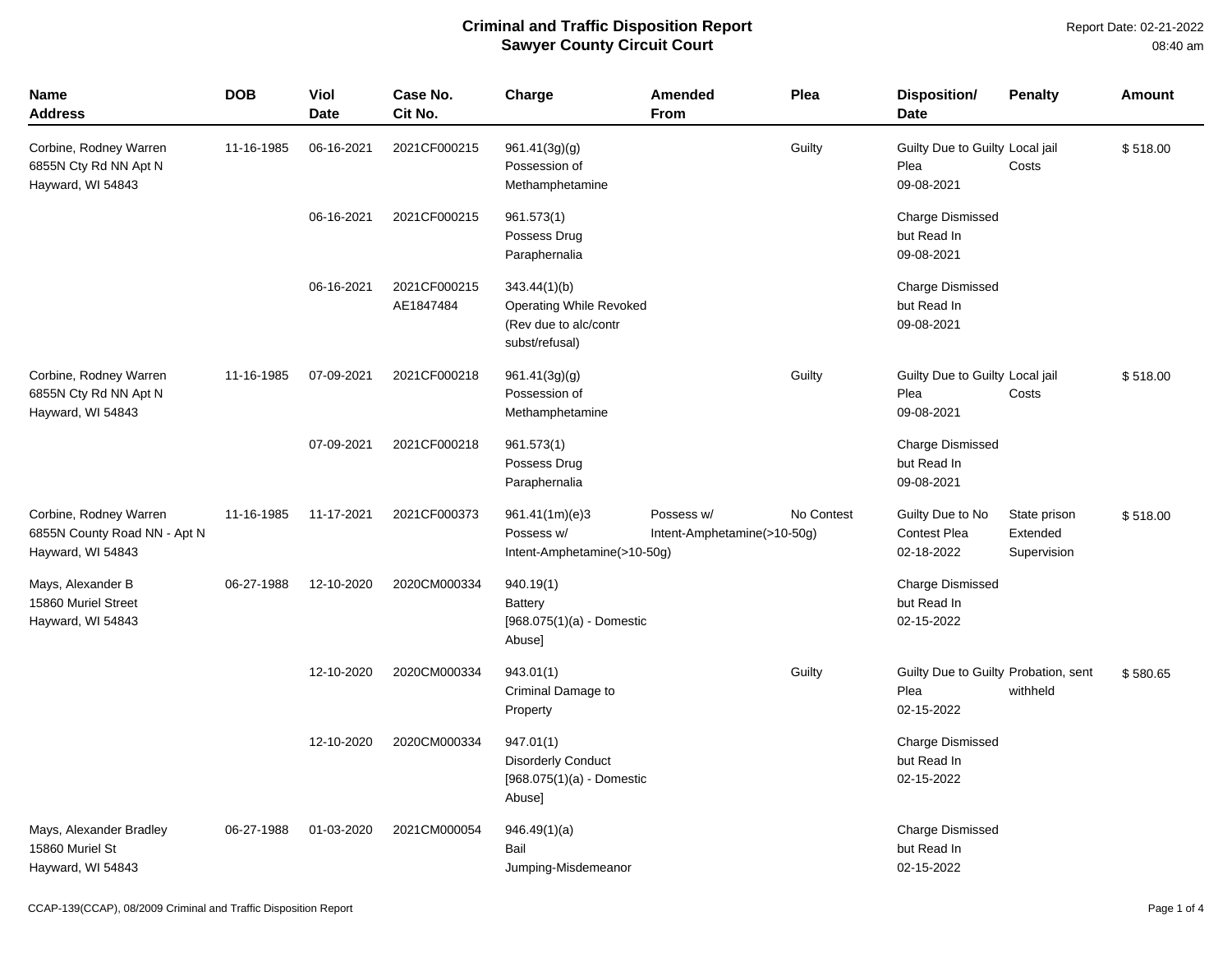| Name<br>Address                                                              | <b>DOB</b> | <b>Viol</b><br><b>Date</b> | Case No.<br>Cit No.       | Charge                                                                                         | <b>Amended</b><br><b>From</b> | Plea       | <b>Disposition/</b><br>Date                              | <b>Penalty</b>                                           | <b>Amount</b> |
|------------------------------------------------------------------------------|------------|----------------------------|---------------------------|------------------------------------------------------------------------------------------------|-------------------------------|------------|----------------------------------------------------------|----------------------------------------------------------|---------------|
| Mike, Jerianna Rose<br>13303 W. Poppletown Road<br>Hayward, WI 54843         | 04-02-1994 | 09-07-2021                 | 2021CM000188              | 946.49(1)(a)<br>Bail<br>Jumping-Misdemeanor                                                    |                               | No Contest | Guilty Due to No<br><b>Contest Plea</b><br>02-15-2022    | Probation, sent<br>withheld                              | \$443.00      |
| Mike, Jerianna Rose<br>13303 W. Poppletown Road<br>Hayward, WI 54843         | 04-02-1994 | 08-12-2021                 | 2021CM000181              | 947.01(1)<br><b>Disorderly Conduct</b><br>$[968.075(1)(a) -$ Domestic<br>Abuse]                |                               |            | Charge Dismissed<br>but Read In<br>02-15-2022            |                                                          |               |
| Miller, Duane Joseph<br>13362W Poppletown Road<br>Hayward, WI 54843          | 07-20-1984 | 02-25-2020                 | 2020CF000112<br>BE6502252 | 346.63(1)(a)<br>OWI (5th or 6th)                                                               |                               | Guilty     | Guilty Due to Guilty State prison<br>Plea<br>05-04-2021  | Extended<br>Supervision                                  | \$2502.00     |
|                                                                              |            | 02-25-2020                 | 2020CF000112<br>BE6502473 | 346.63(1)(b)<br>Operating w/ PAC (5th or<br>6th)                                               |                               |            | Dismissed on<br><b>Prosecutor's Motion</b><br>05-04-2021 |                                                          |               |
| Miller, Duane Joseph<br>4496 N Hoffer Road<br>Couderay, WI 54828             | 07-20-1984 | 11-05-2021                 | 2021CF000367<br>BF9717374 | 346.63(1)(a)<br>OWI (5th or 6th)                                                               |                               |            | Dismissed on<br><b>Prosecutor's Motion</b><br>02-15-2022 |                                                          |               |
|                                                                              |            | 11-05-2021                 | 2021CF000367<br>BF9717385 | 346.63(1)(b)<br>Operating w/ PAC (5th or<br>6th)                                               |                               | Guilty     | Guilty Due to Guilty State prison<br>Plea<br>02-15-2022  | <b>DOT License</b><br>Revoked<br>Extended<br>Supervision | \$2527.00     |
|                                                                              |            | 11-05-2021                 | 2021CF000367<br>BF9719393 | 343.44(1)(b)<br>Operating While Revoked<br>(Rev due to alc/contr<br>subst/refusal)             |                               |            | Charge Dismissed<br>but Read In<br>02-15-2022            |                                                          |               |
|                                                                              |            | 11-05-2021                 | 2021CF000367<br>BF9719404 | 347.413(1)<br>Ignition Interlock Device<br>Tampering/Failure to<br>Install/Violate Court Order |                               |            | <b>Charge Dismissed</b><br>but Read In<br>02-15-2022     |                                                          |               |
| Morrow, Adele Louise<br>500 Pine Street South #b101<br>Turtle Lake, WI 54889 | 09-25-1974 | 01-27-2018                 | 2018CT000025              | 343.44(1)(b)<br>Operating While Revoked<br>(Rev due to alc/contr<br>subst/refusal)             |                               | No Contest | Guilty Due to No<br><b>Contest Plea</b><br>02-16-2022    | Forfeiture / Fine<br>Costs                               | \$579.00      |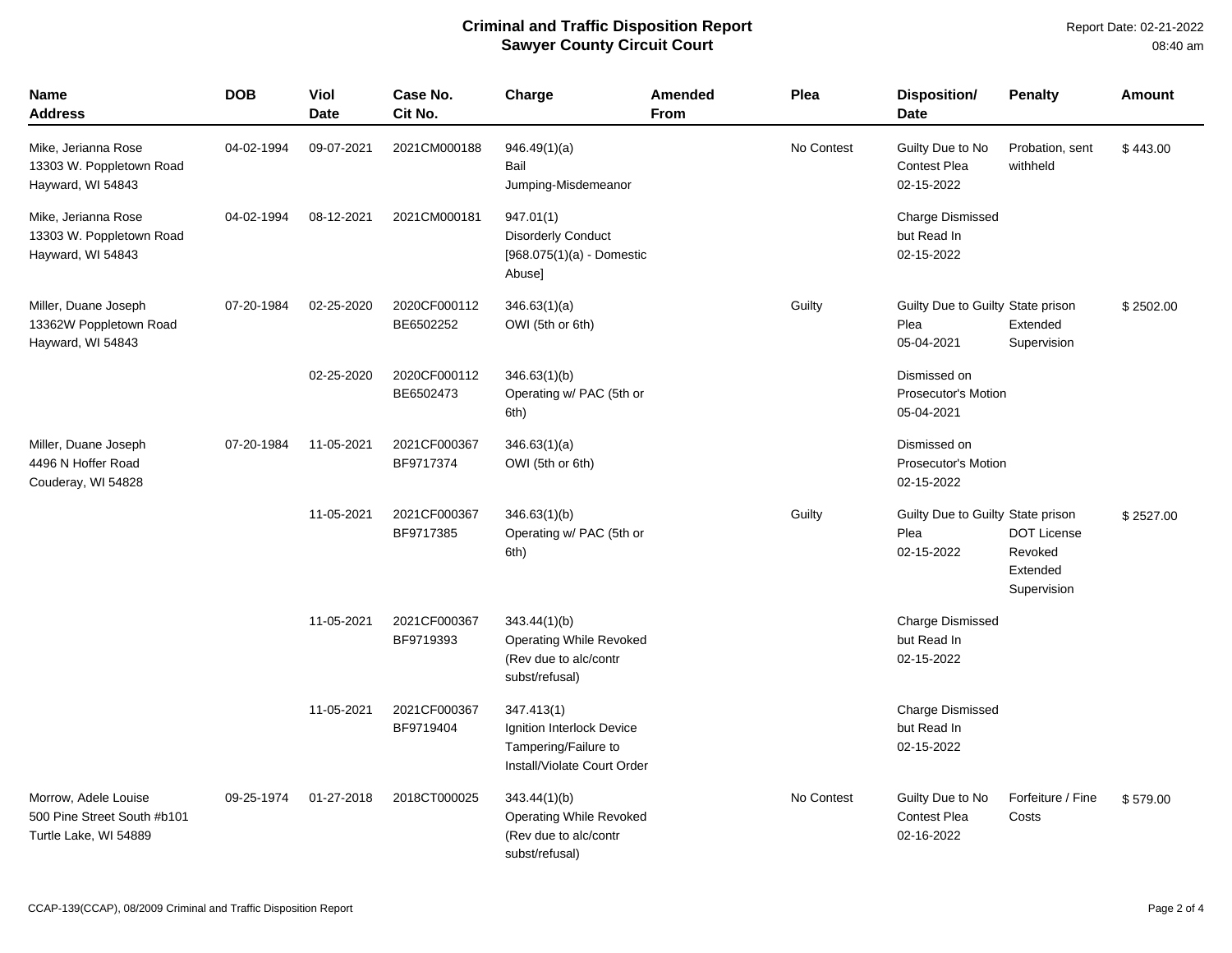Report Date: 02-21-2022 08:40 am

| <b>Name</b><br><b>Address</b>                                     | <b>DOB</b> | Viol<br><b>Date</b> | Case No.<br>Cit No.       | Charge                                                                                                                      | <b>Amended</b><br><b>From</b> | Plea       | <b>Disposition/</b><br><b>Date</b>                      | <b>Penalty</b>                                                                                                          | <b>Amount</b> |
|-------------------------------------------------------------------|------------|---------------------|---------------------------|-----------------------------------------------------------------------------------------------------------------------------|-------------------------------|------------|---------------------------------------------------------|-------------------------------------------------------------------------------------------------------------------------|---------------|
| Simmons, Anthony John<br>N4593 Rainman Rd<br>Stone Lake, WI 54876 | 09-06-1966 | 06-23-2020          | 2020CT000081<br>BE6508154 | 346.63(1)(a)<br>OWI (2nd)                                                                                                   |                               | Guilty     | Guilty Due to Guilty Local jail<br>Plea<br>02-15-2022   | Forfeiture / Fine<br>Costs<br><b>DOT License</b><br>Revoked<br>12 Months<br>Ignition interlock<br>Alcohol<br>assessment | \$1305.00     |
|                                                                   |            | 06-23-2020          | 2020CT000081<br>BE6508191 | 346.63(1)(b)<br>Operating w/ PAC (2nd)                                                                                      |                               |            | <b>Charge Dismissed</b><br>but Read In<br>02-15-2022    |                                                                                                                         |               |
|                                                                   |            | 06-23-2020          | 2020CT000081<br>BE6508165 | 343.44(1)(b)<br>Operating While Revoked<br>(Rev due to alc/contr<br>subst/refusal)                                          |                               |            | Charge Dismissed<br>but Read In<br>02-15-2022           |                                                                                                                         |               |
|                                                                   |            | 06-23-2020          | 2020CT000081              | 946.49(1)(a)<br>Bail<br>Jumping-Misdemeanor                                                                                 |                               |            | Charge Dismissed<br>but Read In<br>02-15-2022           |                                                                                                                         |               |
| Stands, Aimee Anne<br>9562 Dry Town Ave<br>Hayward, WI 54843      | 02-07-1973 | 03-08-2021          | 2021CF000082<br>BE6089020 | 346.63(1)(a)<br>OWI (7th, 8th or 9th)                                                                                       |                               | No Contest | Guilty Due to No<br><b>Contest Plea</b><br>09-03-2021   | State prison<br>Extended<br>Supervision                                                                                 | \$2502.00     |
|                                                                   |            | 03-08-2021          | 2021CF000082<br>BE6089075 | 346.63(1)(b)<br>Operating w/ PAC (7th,<br>8th or 9th)                                                                       |                               |            | Dismissed on<br>Prosecutor's Motion<br>09-03-2021       |                                                                                                                         |               |
|                                                                   |            | 03-08-2021          | 2021CF000082<br>BE6089031 | 343.44(1)(b)<br><b>Operating While Revoked</b><br>(Rev due to alc/contr<br>subst/refusal)                                   |                               |            | Charge Dismissed<br>but Read In<br>09-03-2021           |                                                                                                                         |               |
| Stewart, Jerry Clarence<br>W5347 County Hwy V<br>Durand, WI 54736 | 12-16-1974 | 10-17-2012          | 2020CF000301              | 948.025(1)(e)<br>Repeated Sexual Assault<br>of Same Child (At Least 3<br>Violations of 1st or 2nd<br>Degree Sexual Assault) |                               | Guilty     | Guilty Due to Guilty State prison<br>Plea<br>11-22-2021 | Extended<br>Supervision                                                                                                 | \$518.00      |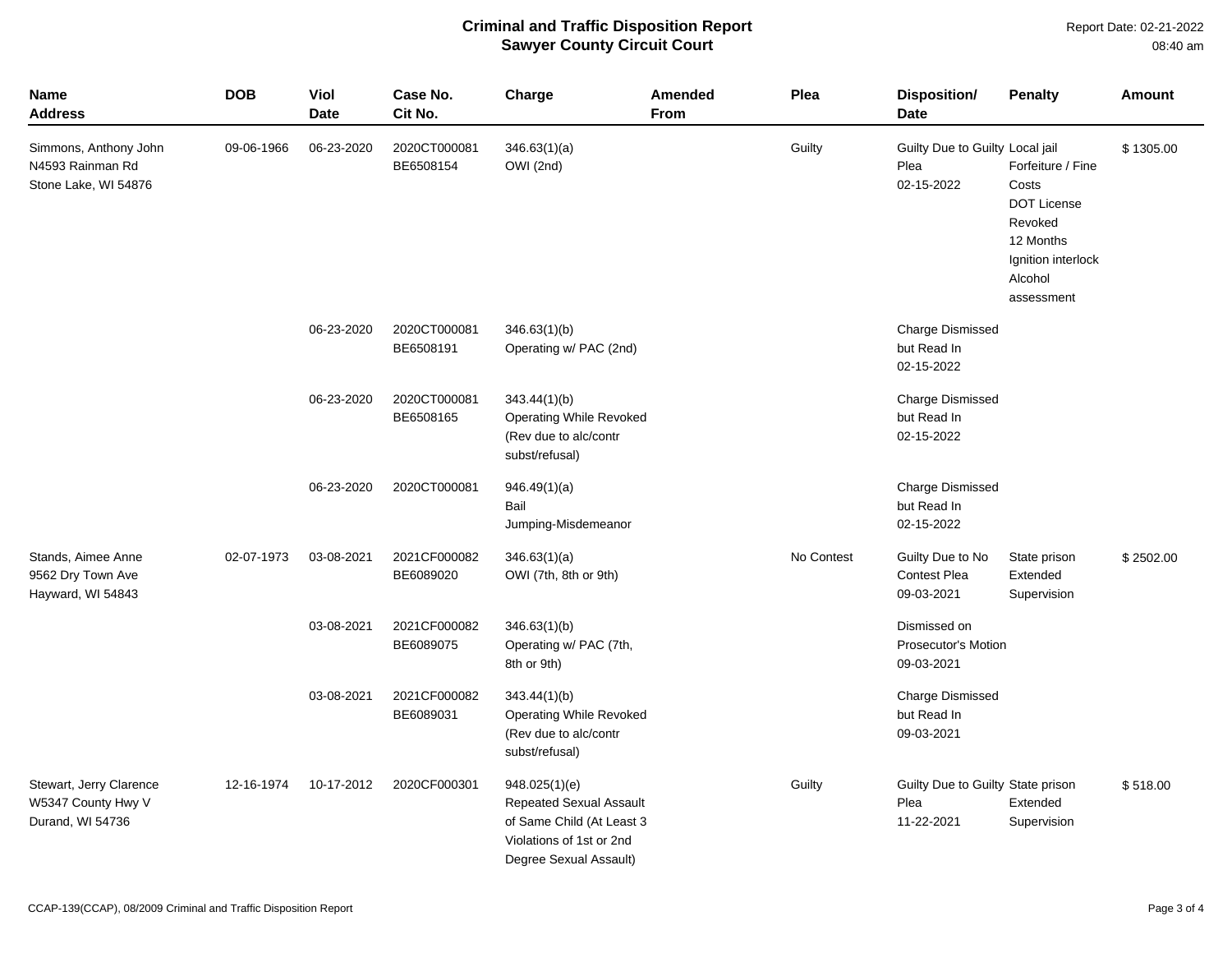Report Date: 02-21-2022 08:40 am

| <b>Name</b><br><b>Address</b>        | DOB        | Viol<br>Date | Case No.<br>Cit No.       | Charge                            | Amended<br>From                               | <b>Plea</b> | Disposition/<br><b>Date</b>                    | <b>Penalty</b> | Amount   |
|--------------------------------------|------------|--------------|---------------------------|-----------------------------------|-----------------------------------------------|-------------|------------------------------------------------|----------------|----------|
| Tainter, Sarah Jean<br>11660W CTH CC | 10-03-1985 | 11-28-2021   | 2021CT000151<br>BE6526435 | 343.18(1)<br>Operate w/o Carrying | <b>Operating While</b><br>Revoked (Rev due to | Guilty      | Guilty Due to Guilty Forfeiture / Fine<br>Plea |                | \$330.50 |
| Couderay, WI 54828                   |            |              |                           | License                           | alc/contr subst/refusal)                      |             | 02-17-2022                                     |                |          |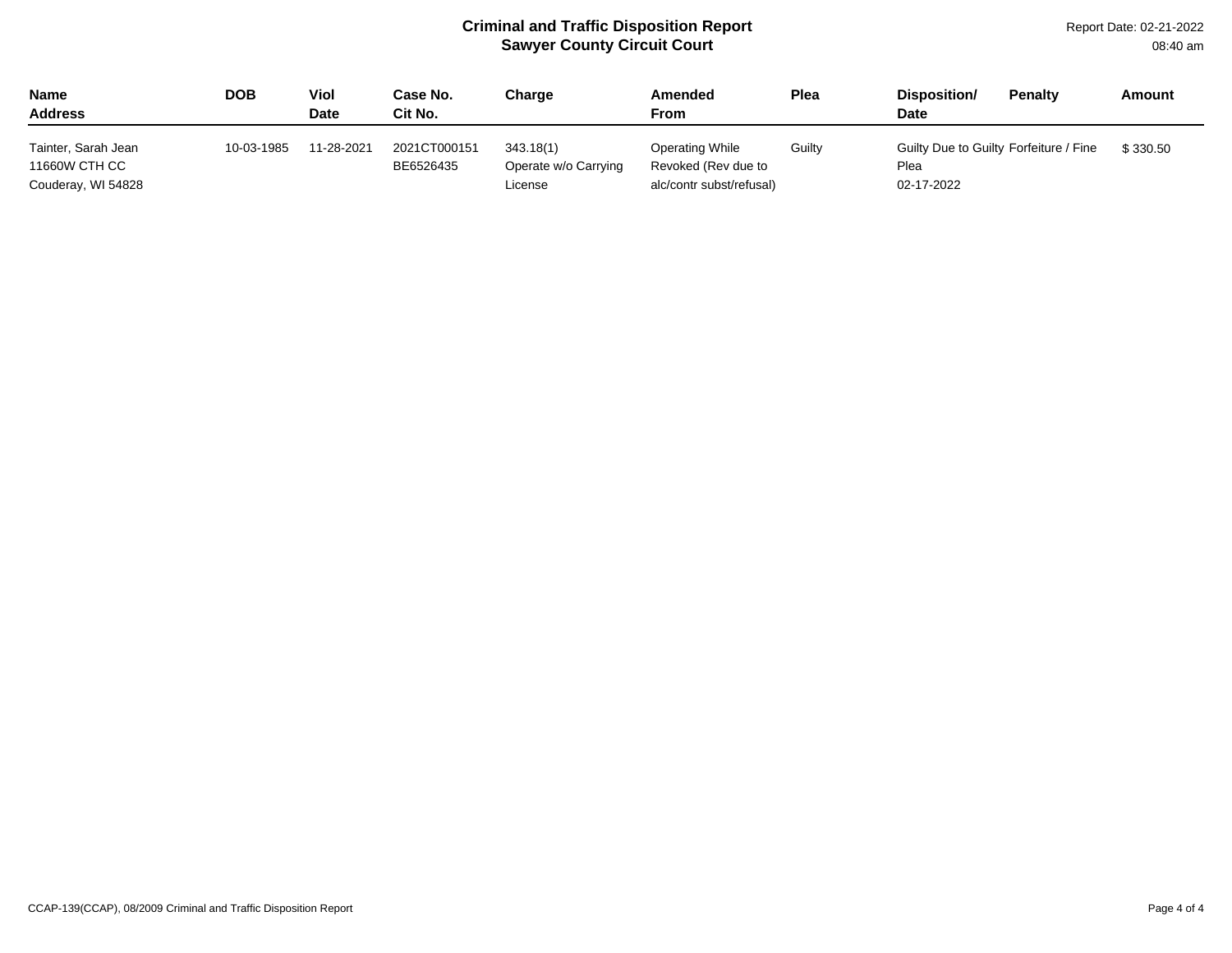| <b>Name</b><br><b>Address</b>                                               | <b>DOB</b> | Viol<br>Date | Case No.<br>Cit No.        | Charge                                                                           | Amended<br>From | Plea       | <b>Disposition/</b><br><b>Date</b>                           | <b>Penalty</b>                                                                          | <b>Amount</b> |
|-----------------------------------------------------------------------------|------------|--------------|----------------------------|----------------------------------------------------------------------------------|-----------------|------------|--------------------------------------------------------------|-----------------------------------------------------------------------------------------|---------------|
| Adebayo, Fuad Akorede<br>164 Princeton Arms North<br>East Windsor, NJ 08512 | 03-09-1992 | 01-13-2022   | 2022TR000025<br>BD6141144  | 346.57(5)<br><b>Exceeding Speed Zones,</b><br>etc. (16-19 MPH)                   |                 | No Contest | Guilty Due to No<br><b>Contest Plea</b><br>02-14-2022        | Forfeiture / Fine                                                                       | \$200.50      |
| Alexander, Tracey L<br>7393N Scipio Ave<br>Hayward, WI 54843                | 10-16-1964 | 01-12-2022   | 2022TR000018<br>BF5931811  | 343.44(1)(a)<br><b>Operating While</b><br>Suspended                              |                 | No Contest | Guilty Due to No<br><b>Contest Plea</b><br>02-14-2022        | Forfeiture / Fine                                                                       | \$200.50      |
| Amundson, Noah David<br>18342 Kerrville Trl<br>Lakeville, MN 55044          | 05-13-1997 | 01-08-2022   | 2022FO000004<br>6V51T97RB8 | 350.10(1)(c)<br>Operate<br>Snowmobile-Fail/Comply<br>Signs                       |                 | No Contest | Guilty Due to No<br><b>Contest Plea</b><br>02-14-2022        | Forfeiture / Fine                                                                       | \$232.00      |
| Braithwaite, Richard Allen<br>8425 520th St<br>Kenyon, MN 55946             | 10-03-1982 | 01-22-2022   | 2022FO000016<br>D650F8QZ33 | 350.12(3j)(a)2<br>Operate Snowmobile w/o<br><b>Trail Sticker</b>                 |                 | No Contest | Guilty Due to No<br><b>Contest Plea</b><br>02-14-2022        | Forfeiture / Fine                                                                       | \$232.00      |
| Carroll, Thaddeus Jon<br>13316 W Giiwedin Dr Apt J<br>Hayward, WI 54843     | 10-29-1987 | 12-27-2021   | 2021TR000975<br>BF5931730  | 343.44(1)(a)<br><b>Operating While</b><br>Suspended                              |                 | No Contest | Guilty Due to No<br><b>Contest Plea</b><br>02-14-2022        | Forfeiture / Fine                                                                       | \$200.50      |
| Coss, Kayden Charles<br>11381 N Sunset Cir<br>Hayward, WI 54843             | 09-23-2003 | 01-14-2022   | 2022FO000022<br>6V81T49M08 | 118.16<br>Truancy                                                                |                 | Guilty     | Guilty Due to Guilty Forfeiture / Fine<br>Plea<br>02-16-2022 |                                                                                         | \$200.50      |
| Dauphinais, Ann Maire<br>6823n South Reserve Rd<br>Stone Lake, WI 54876     | 08-07-1969 | 12-22-2021   | 2022TR000001<br>BF9719835  | 344.62(1)<br>Operating a motor vehicle<br>w/o insurance                          |                 | No Contest | Guilty Due to No<br><b>Contest Plea</b><br>02-14-2022        | Forfeiture / Fine                                                                       | \$200.50      |
| Dreckman, Brooke Nicole<br>7367 Hayden Lake Rd<br>Danbury, WI 54830         | 10-12-1992 | 01-14-2022   | 2022TR000022<br>BD3501584  | 346.57(5)<br>Exceeding Speed Zones,<br>etc. (16-19 MPH)                          |                 | No Contest | Guilty Due to No<br><b>Contest Plea</b><br>02-14-2022        | Forfeiture / Fine                                                                       | \$200.50      |
| Drobot, Alan Joseph<br>15428 W Allendale Rd<br>Stone Lake, WI 54876         | 08-03-1986 | 06-27-2021   | 2022TR000032<br>BE6506032  | 346.63(1)(am)<br>Operate with Restricted<br><b>Controlled Substance</b><br>(1st) |                 | No Contest | Guilty Due to No<br>Contest Plea<br>02-14-2022               | Forfeiture / Fine<br><b>DOT License</b><br>Revoked<br>6 Months<br>Alcohol<br>assessment | \$811.50      |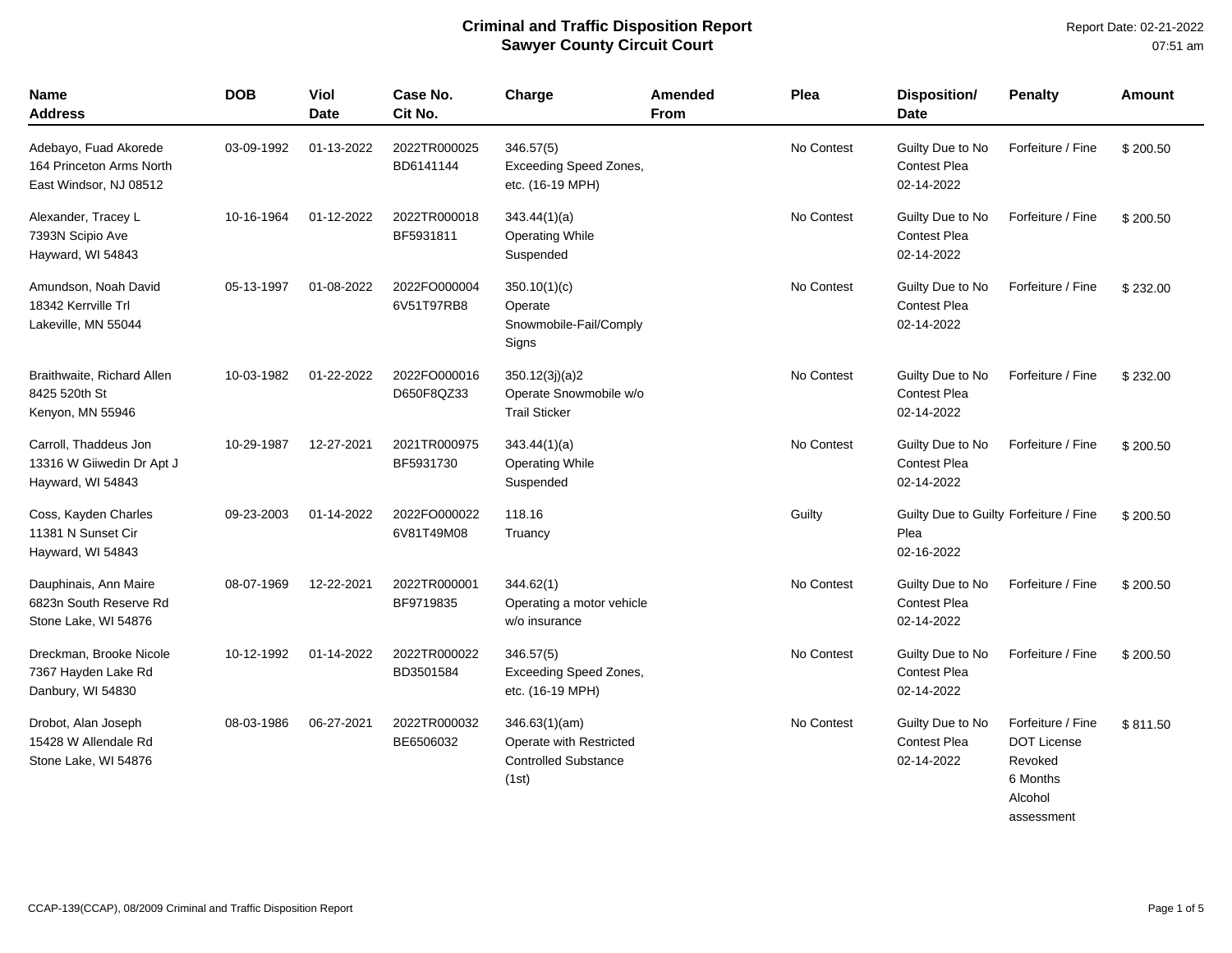| <b>Name</b><br><b>Address</b>                                              | <b>DOB</b> | Viol<br>Date | Case No.<br>Cit No.        | Charge                                                             | Amended<br><b>From</b> | Plea       | Disposition/<br><b>Date</b>                           | <b>Penalty</b>                                                  | <b>Amount</b> |
|----------------------------------------------------------------------------|------------|--------------|----------------------------|--------------------------------------------------------------------|------------------------|------------|-------------------------------------------------------|-----------------------------------------------------------------|---------------|
| Duray, Bryan F<br>10870w Twin Lake Road<br>Hayward, WI 54843               | 01-12-1969 | 01-12-2022   | 2022FO000010<br>6V50HWRB0T | 350.10(1)(c)<br>Operate<br>Snowmobile-Fail/Comply<br>Signs         |                        | No Contest | Guilty Due to No<br><b>Contest Plea</b><br>02-14-2022 | Forfeiture / Fine                                               | \$232.00      |
| Fairbanks, Skye Marie<br>10701 W State Road 48<br>Exeland, WI 54835        | 07-30-1997 | 01-13-2022   | 2022TR000020<br>BB4335796  | 341.04(1)<br>Non-Registration of<br>Vehicle - Auto < 10,000<br>lbs |                        | No Contest | Guilty Due to No<br><b>Contest Plea</b><br>02-14-2022 | Forfeiture / Fine                                               | \$175.30      |
| Goodman, Tabetha Ann<br>W6663 Nancy Lake Rd<br>Minong, WI 54859            | 05-20-1986 | 01-18-2022   | 2022FO000015<br>6F8049LW65 | 263(3)<br><b>Retail Theft</b>                                      |                        | No Contest | Guilty Due to No<br><b>Contest Plea</b><br>02-14-2022 | Forfeiture / Fine                                               | \$200.50      |
| Habeger, Tanner Evin Clark<br>5549 Cedar Dr Nw<br>Cedar Rapids, IA 52405   | 05-26-1992 | 01-23-2022   | 2022FO000017<br>D650F8QZ34 | 350.10(1)(c)<br>Operate<br>Snowmobile-Fail/Comply<br>Signs         |                        | No Contest | Guilty Due to No<br><b>Contest Plea</b><br>02-14-2022 | Forfeiture / Fine                                               | \$232.00      |
| Hammer, Francis Joseph<br>Dewayne<br>10591 Kansas Ave<br>Hayward, WI 54843 | 08-06-1994 | 12-22-2021   | 2022TR000004<br>BE6089484  | 346.62(2)<br><b>Reckless</b><br>Driving-Endanger Safety            |                        | No Contest | Guilty Due to No<br><b>Contest Plea</b><br>02-14-2022 | Forfeiture / Fine                                               | \$389.50      |
| Hammer, Francis Joseph<br>Dewayne<br>10591 Kansas Ave<br>Hayward, WI 54843 | 08-06-1994 | 12-22-2021   | 2022TR000006<br>BE6089462  | $346.57(4)$ (h)<br>Speeding in 55 MPH<br>Zone (35-39 MPH)          |                        | No Contest | Guilty Due to No<br><b>Contest Plea</b><br>02-14-2022 | Forfeiture / Fine<br><b>DOT License</b><br>Suspended<br>15 Days | \$358.00      |
| Hammer, Francis Joseph<br>Dewayne<br>10591 Kansas Ave<br>Hayward, WI 54843 | 08-06-1994 | 12-22-2021   | 2022TR000005<br>BE6089473  | 346.18(3)<br>Fail/Yield Right/Way from<br>Stop Sign                |                        | No Contest | Guilty Due to No<br><b>Contest Plea</b><br>02-14-2022 | Forfeiture / Fine                                               | \$175.30      |
| Harvey, Owen Patrick<br>15249 W Bills Rd<br>Hayward, WI 54843              | 10-05-2000 | 12-26-2021   | 2021TR000968<br>BF5931726  | 343.44(1)(a)<br><b>Operating While</b><br>Suspended                |                        | No Contest | Guilty Due to No<br><b>Contest Plea</b><br>02-14-2022 | Forfeiture / Fine                                               | \$200.50      |
| Johnson, Jason A<br>10598 Town Industrial Pard Roa<br>Hayward, WI 54843    | 11-27-1985 | 12-27-2021   | 2021TR000976<br>BE6525551  | 343.44(1)(a)<br><b>Operating While</b><br>Suspended                |                        | No Contest | Guilty Due to No<br>Contest Plea<br>02-14-2022        | Forfeiture / Fine                                               | \$200.50      |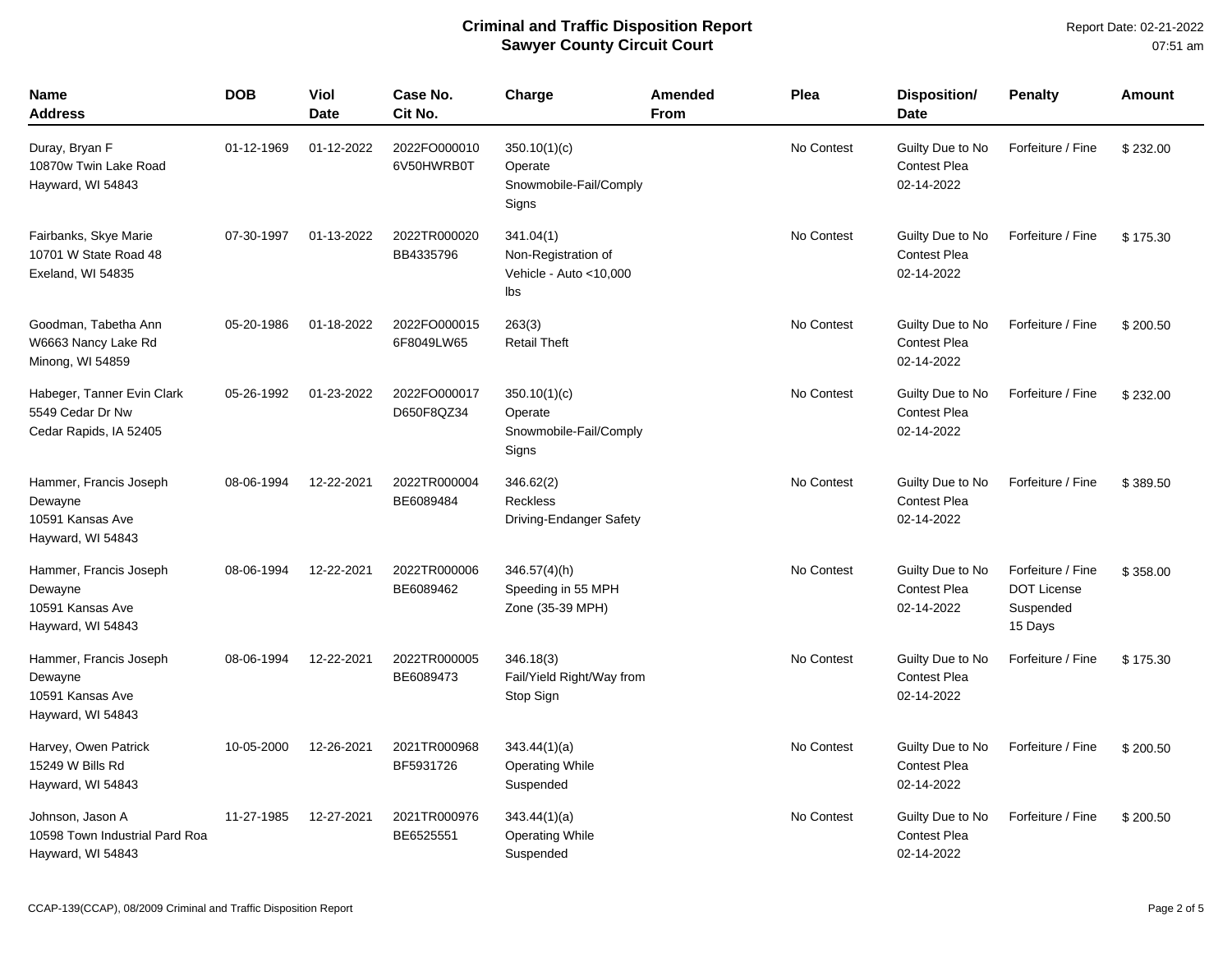| <b>Name</b><br><b>Address</b>                                        | <b>DOB</b> | <b>Viol</b><br><b>Date</b> | Case No.<br>Cit No.        | Charge                                                         | Amended<br><b>From</b> | Plea       | Disposition/<br><b>Date</b>                           | <b>Penalty</b>    | Amount   |
|----------------------------------------------------------------------|------------|----------------------------|----------------------------|----------------------------------------------------------------|------------------------|------------|-------------------------------------------------------|-------------------|----------|
| Kasper, Dana Marie<br>350 W 1st St<br>New Richmond, WI 54017         | 05-24-1990 | 01-14-2022                 | 2022TR000021<br>BD6138381  | 346.57(5)<br><b>Exceeding Speed Zones,</b><br>etc. (16-19 MPH) |                        | No Contest | Guilty Due to No<br><b>Contest Plea</b><br>02-14-2022 | Forfeiture / Fine | \$200.50 |
| Kehren, Mason Matthew<br>39162 County Road 75<br>Lake City, MN 55041 | 06-24-2003 | 01-08-2022                 | 2022FO000005<br>6V51T97RB7 | 350.10(1)(c)<br>Operate<br>Snowmobile-Fail/Comply<br>Signs     |                        | No Contest | Guilty Due to No<br><b>Contest Plea</b><br>02-14-2022 | Forfeiture / Fine | \$232.00 |
| Littlewind, Alyssa Marie<br>16990 Park Rd<br>Hayward, WI 54843       | 08-24-1994 | 01-04-2022                 | 2022FO000002<br>6F8049LW5T | 263(3)<br><b>Retail Theft</b>                                  |                        | No Contest | Guilty Due to No<br>Contest Plea<br>02-14-2022        | Forfeiture / Fine | \$200.50 |
| Meyer, Katrina Kay<br>9124 W County Road D<br>Exeland, WI 54835      | 12-17-2002 | 01-13-2022                 | 2022TR000036<br>BC7005213  | 346.57(5)<br><b>Exceeding Speed Zones,</b><br>etc. (11-15 MPH) |                        | No Contest | Guilty Due to No<br><b>Contest Plea</b><br>02-14-2022 | Forfeiture / Fine | \$175.30 |
| Morgan, Lisa Marie<br>N7296 Lester Rd<br>Springbrook, WI 54875       | 08-06-1981 | 12-29-2021                 | 2022FO000009<br>6F8049LW64 | 263(3)<br><b>Retail Theft</b>                                  |                        | No Contest | Guilty Due to No<br><b>Contest Plea</b><br>02-14-2022 | Forfeiture / Fine | \$200.50 |
| Neidermann, Justin J<br>N5539 Edming Rd<br>Glen Flora, WI 54526      | 07-22-1977 | 01-02-2022                 | 2022TR000011<br>BE6508810  | 343.44(1)(a)<br><b>Operating While</b><br>Suspended            |                        | No Contest | Guilty Due to No<br><b>Contest Plea</b><br>02-14-2022 | Forfeiture / Fine | \$200.50 |
| Pelkowski, Michael T<br>13698 W Peterson Rd<br>Hayward, WI 54843     | 03-24-1961 | 12-09-2021                 | 2021FO000601<br>D650F8QZ30 | 29.301(2)<br>Hunt Deer w/o Required<br><b>Color Clothing</b>   |                        | No Contest | Guilty Due to No<br>Contest Plea<br>02-14-2022        | Forfeiture / Fine | \$162.60 |
| Penass, Clifford James<br>9630 N County Road K<br>Hayward, WI 54843  | 08-22-2000 | 01-04-2022                 | 2022FO000001<br>6F81C3B002 | 263(3)<br><b>Retail Theft</b>                                  |                        | No Contest | Guilty Due to No<br><b>Contest Plea</b><br>02-14-2022 | Forfeiture / Fine | \$200.50 |
| Peterson, Bryan Charles<br>20945 Lynn Dr<br>Prior Lake, MN 55372     | 04-03-1998 | 01-08-2022                 | 2022FO000007<br>6V51T97RBC | 350.10(1)(c)<br>Operate<br>Snowmobile-Fail/Comply<br>Signs     |                        | No Contest | Guilty Due to No<br><b>Contest Plea</b><br>02-14-2022 | Forfeiture / Fine | \$232.00 |
| Peterson, Thomas Kozak<br>20945 Lynn Dr<br>Prior Lake, MN 55372      | 08-23-1996 | 01-08-2022                 | 2022FO000006<br>6V51T97RB9 | 350.10(1)(c)<br>Operate<br>Snowmobile-Fail/Comply<br>Signs     |                        | No Contest | Guilty Due to No<br><b>Contest Plea</b><br>02-14-2022 | Forfeiture / Fine | \$232.00 |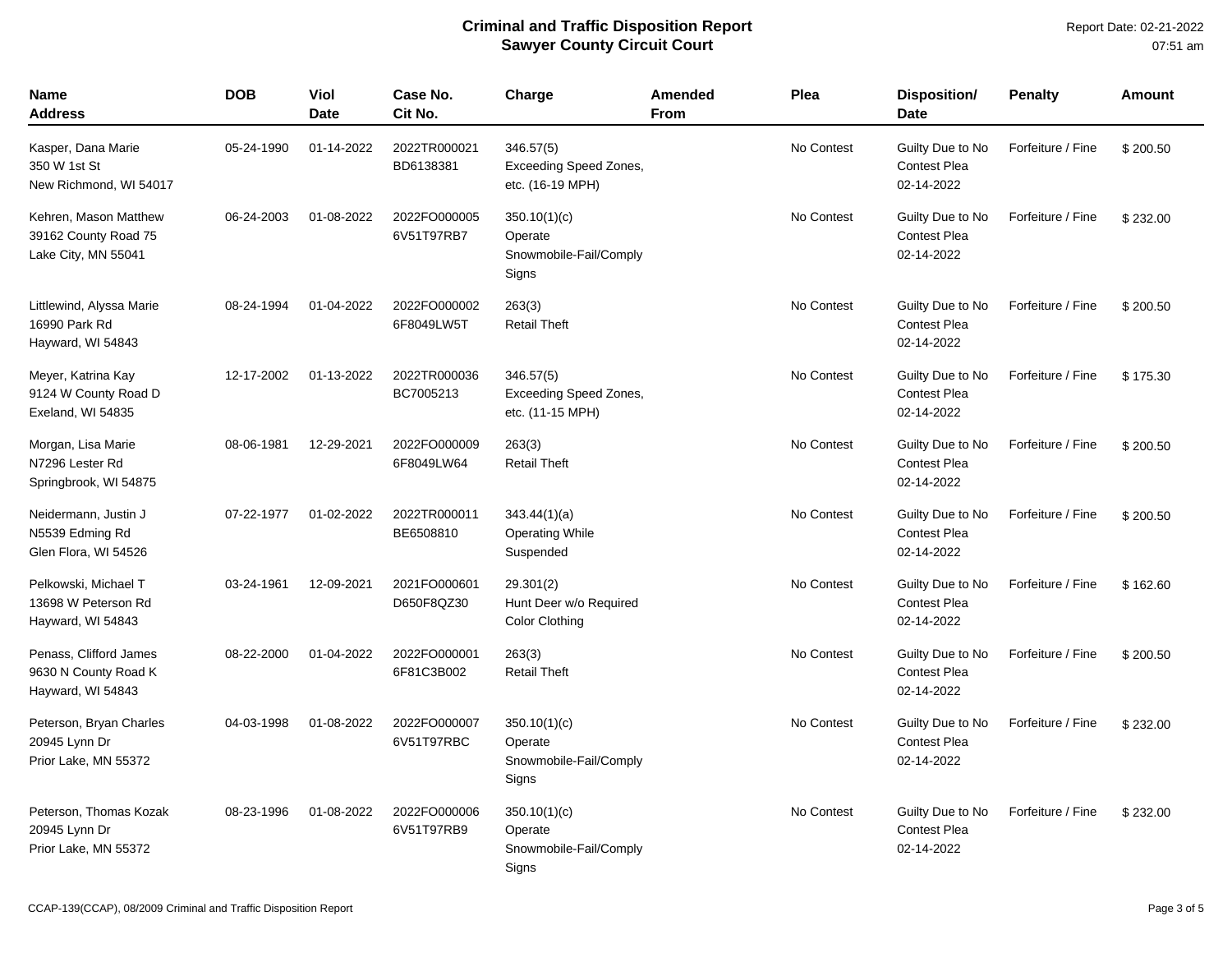| <b>Name</b><br>Address                                                                | <b>DOB</b> | Viol<br><b>Date</b> | Case No.<br>Cit No.        | Charge                                                            | <b>Amended</b><br>From | Plea       | <b>Disposition/</b><br>Date                              | <b>Penalty</b>                                                                                                | Amount   |
|---------------------------------------------------------------------------------------|------------|---------------------|----------------------------|-------------------------------------------------------------------|------------------------|------------|----------------------------------------------------------|---------------------------------------------------------------------------------------------------------------|----------|
| Rickards, Nathan W<br>10065n Raven Rd<br>Hayward, WI 54843                            | 05-25-1982 | 01-15-2022          | 2022TR000046<br>BE6525595  | 341.04(1)<br>Non-Registration of<br>Vehicle - Auto <10,000<br>lbs |                        | No Contest | Guilty Due to No<br><b>Contest Plea</b><br>02-14-2022    | Forfeiture / Fine                                                                                             | \$175.30 |
| Rieger, Lowell Curtis<br>20725 Lynn Dr<br>Prior Lake, MN 55372                        | 01-13-1961 | 01-08-2022          | 2022FO000008<br>6V51T97RBB | 350.10(1)(c)<br>Operate<br>Snowmobile-Fail/Comply<br>Signs        |                        | No Contest | Guilty Due to No<br><b>Contest Plea</b><br>02-14-2022    | Forfeiture / Fine                                                                                             | \$232.00 |
| Robertson, Serena A<br>13635w Froemel Rd<br>Hayward, WI 54843                         | 11-17-1987 | 12-30-2021          | 2022TR000033<br>BE6503140  | 343.44(1)(a)<br><b>Operating While</b><br>Suspended               |                        | No Contest | Guilty Due to No<br><b>Contest Plea</b><br>02-14-2022    | Forfeiture / Fine                                                                                             | \$200.50 |
| Schoepke, Luke Steven<br>498 N Hanson Rd<br>Exeland, WI 54835                         | 03-04-1981 | 01-11-2022          | 2022TR000017<br>BE6508821  | 343.44(1)(a)<br><b>Operating While</b><br>Suspended               |                        | No Contest | Guilty Due to No<br><b>Contest Plea</b><br>02-14-2022    | Forfeiture / Fine                                                                                             | \$200.50 |
| Tracy, Maria C<br>403 Cedar St #3<br>Somerset, WI 54025                               | 03-21-1975 | 01-14-2022          | 2022TR000047<br>BE6525584  | $346.57(4)$ (h)<br>Speeding in 55 MPH<br>Zone (20-24 MPH)         |                        | No Contest | Guilty Due to No<br><b>Contest Plea</b><br>02-14-2022    | Forfeiture / Fine                                                                                             | \$225.70 |
| Unseth, Jena Marie<br>18290 Frels Rd<br>Cable, WI 54821                               | 05-01-1991 | 01-04-2022          | 2022TR000012<br>BF5931763  | 343.44(1)(a)<br><b>Operating While</b><br>Suspended               |                        | No Contest | Guilty Due to No<br><b>Contest Plea</b><br>02-14-2022    | Forfeiture / Fine                                                                                             | \$200.50 |
| Walczak, Kirk J<br>10235 Towne View Rd Apt 3<br>Hayward, WI 54843                     | 07-07-1975 | 01-16-2022          | 2022TR000048<br>BE6525606  | 344.62(1)<br>Operating a motor vehicle<br>w/o insurance           |                        | No Contest | Guilty Due to No<br><b>Contest Plea</b><br>02-14-2022    | Forfeiture / Fine                                                                                             | \$200.50 |
| Wemigwans, Reyna Alexis Taylor 02-25-1994<br>7677n County Road E<br>Hayward, WI 54843 |            | 01-01-2022          | 2022TR000014<br>BD3501540  | 346.63(1)(a)<br>OWI (1st)                                         |                        | No Contest | Guilty Due to No<br><b>Contest Plea</b><br>02-14-2022    | Forfeiture / Fine<br><b>DOT License</b><br>Revoked<br>8 Months<br>Ignition interlock<br>Alcohol<br>assessment | \$937.50 |
| Wemigwans, Reyna Alexis Taylor 02-25-1994<br>7677n County Road E<br>Hayward, WI 54843 |            | 01-01-2022          | 2022TR000013<br>BD3501551  | 346.63(1)(b)<br>Operating w/ PAC<br>$>=0.08, <0.15$ (1st)         |                        |            | Dismissed on<br><b>Prosecutor's Motion</b><br>02-14-2022 |                                                                                                               |          |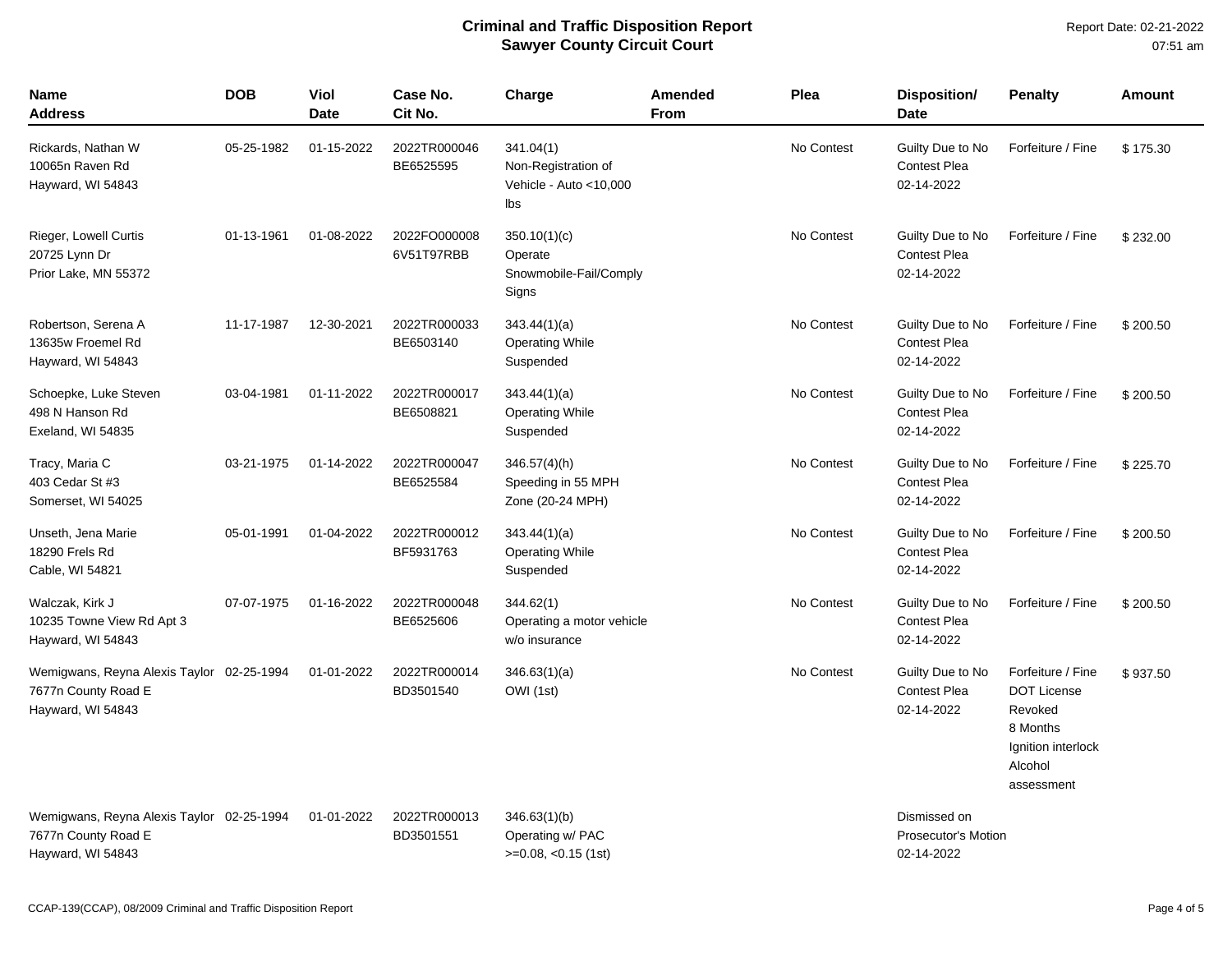Report Date: 02-21-2022 07:51 am

| <b>Name</b><br><b>Address</b>                                    | <b>DOB</b> | Viol<br><b>Date</b> | Case No.<br>Cit No.        | Charge                                                           | Amended<br><b>From</b> | Plea       | Disposition/<br>Date                                  | <b>Penalty</b>    | Amount   |
|------------------------------------------------------------------|------------|---------------------|----------------------------|------------------------------------------------------------------|------------------------|------------|-------------------------------------------------------|-------------------|----------|
| White, Eliise E<br>9149 N Akikaandag Ln<br>Hayward, WI 54843     | 08-13-2003 | 12-31-2021          | 2022TR000009<br>BF5931741  | 343.44(1)(a)<br>Operating While<br>Suspended                     |                        | No Contest | Guilty Due to No<br><b>Contest Plea</b><br>02-14-2022 | Forfeiture / Fine | \$200.50 |
| Zwart, Ryan Michael<br>5312 Congress Ave #2<br>Madison, WI 53718 | 06-04-1996 | 01-11-2022          | 2022FO000011<br>6V50HWRB0V | 350.12(3j)(a)2<br>Operate Snowmobile w/o<br><b>Trail Sticker</b> |                        | No Contest | Guilty Due to No<br><b>Contest Plea</b><br>02-14-2022 | Forfeiture / Fine | \$232.00 |